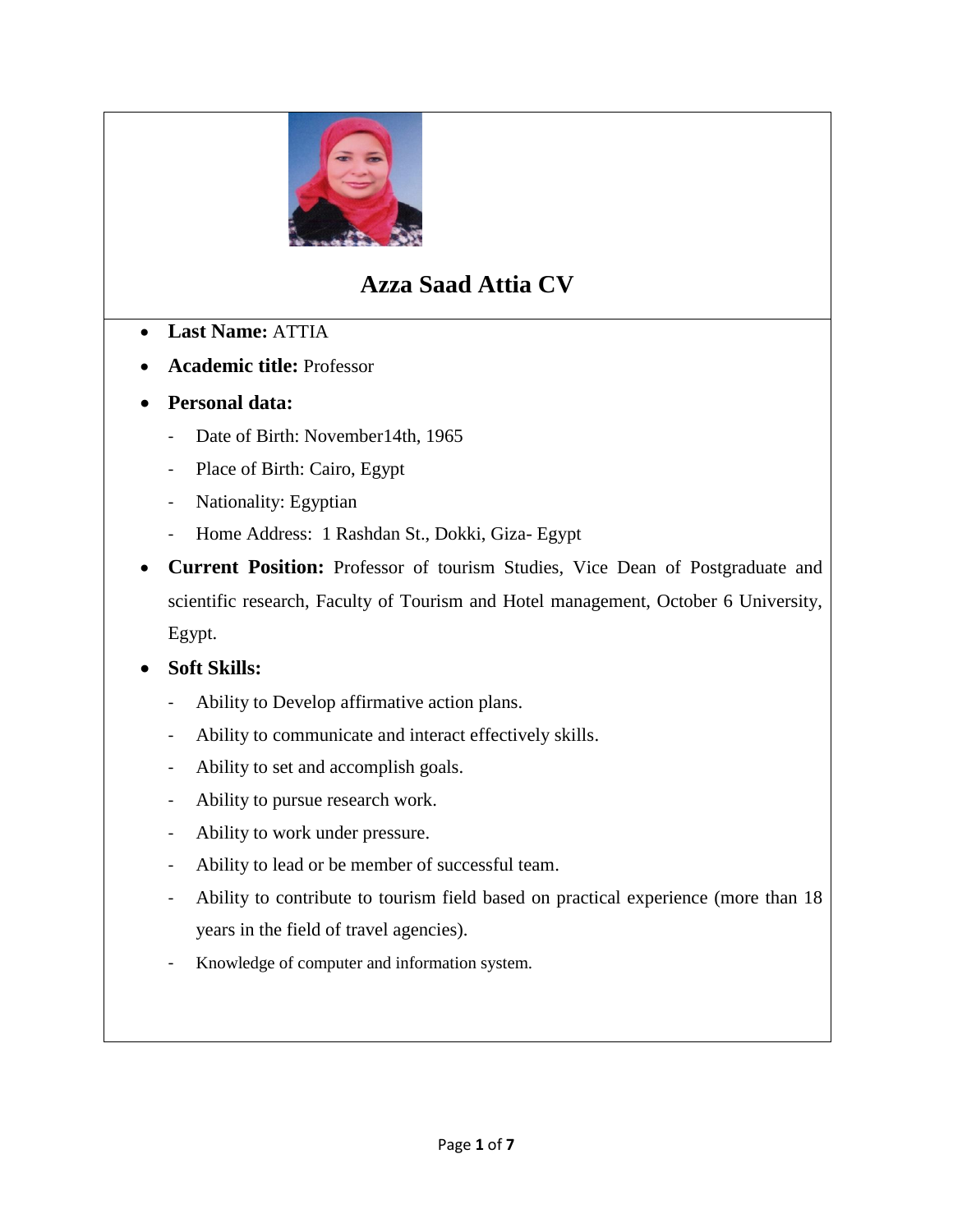**Academic Resumes**:

# **1. Education**

**2017**: Professor at Faculty of Tourism and Hotel management, October 6 University, Egypt. Degree granted from the Supreme Council of Universities.

Oral & Written discussion of several published articles.

**2012: Associate Professor** at Faculty of Tourism and Hotel management, October 6 University, Egypt. Degree granted from the Supreme Council of Universities, Oral  $\&$ Written discussion of several published articles.

**2001: PhD.,** Helwan University, Faculty of Tourism and Hotel Management **"Organizing and Managing Special Events".**

**1996: M.A.,** Helwan University, Faculty of Tourism and Hotel Management **"Developing Conference Tourism in Egypt".**

**1987: B.A. of Tourism Studies,** Helwan University, Faculty of Tourism and Hotel Management.

# **2. Academic Positions**

**2017 – Present:** Professor of Tourism Studies. Faculty of Tourism & Hotel Management, October 6University, Cairo - Egypt.

**2012 – 2017:** Associate Professor of Tourism Studies. Faculty of Tourism & Hotel Management, October 6University, Cairo - Egypt.

**2007- 2012:** Lecturer of Tourism Studies. Faculty of Tourism & Hotel Management, October 6University, Cairo - Egypt.

**2005-2007:** Lecturer of Tourism Studies (part time). Future Academy, Cairo - Egypt.

# **3. Professional Positions**

**2021 - Present:** Vice Dean of Postgraduate and Scientific Research and Manager of Quality Assurance Unite. Faculty of Tourism & Hotel Management, October 6 University, Cairo- Egypt.

**2019 -2021:** Vice Dean of Community Service & Environment Development Affairs. Faculty of Tourism & Hotel Management, October 6 University, Cairo - Egypt.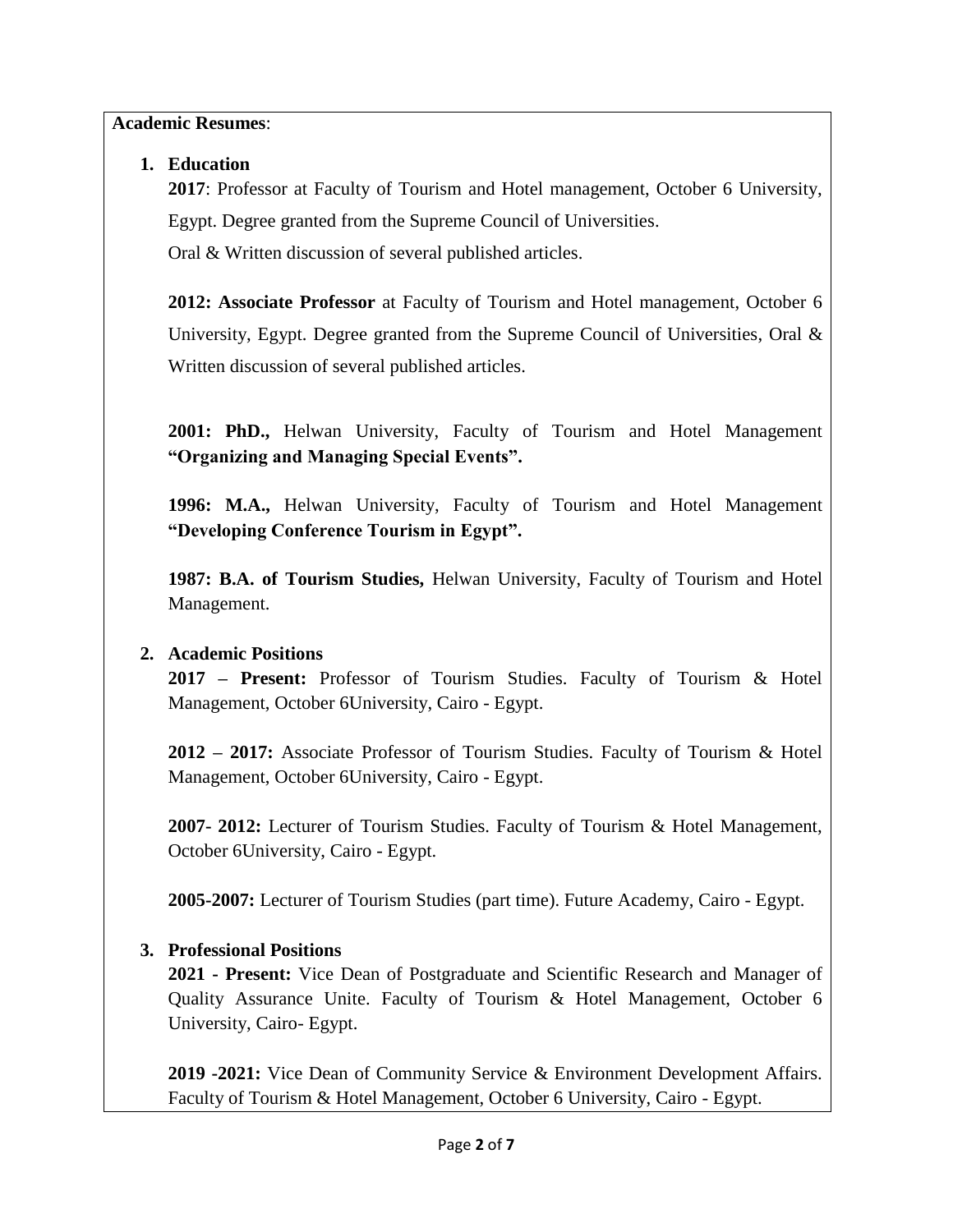**2018- present:** Certified Reviewer, National Authority for Quality Assurance and Accreditation of Education (NAQAAE) – Egypt.

**2018 -2019:** Vice Dean of Postgraduate and Scientific Research and Manager of Quality Assurance Unite. Faculty of Tourism & Hotel Management, October 6 University, Cairo- Egypt.

**2012 -2018:** Vice Dean of Students Affairs, Head of Tourism Studies Dep., and Manager of Quality Assurance Unite. Faculty of Tourism & Hotel Management, October 6 University, Cairo – Egypt.

**2010- 2012:** Manager of Quality Assurance Unite. Faculty of Tourism & Hotel Management, October 6 University, Cairo – Egypt.

**2007- 1999:** Manager of Chinese Dep., Incoming Sector, Misr Travel Company. Cairo-Egypt.

**1997 – 1999:** Tour Operator, Incoming Sector, Misr Travel Company. Cairo- Egypt.

**1990 – 1997:** Ticketing supervisor, Branches Sector, Misr Travel Company. Cairo-Egypt.

# **4. Research**

#### **Publications**

- Developing the Optimal Tourism Demand to Fayoum, Fourth Conference, Cairo University, Fayoum Branch- Egypt.
- Preparing the Egyptian Destination for the Incoming Chinese Tourism (2004). Journal of Tourism and Hospitality, Egypt.
- The Role of Transport in Assuring the Success of Special Events (2007). In: 3<sup>rd</sup> International Conference on "Tourism Future Trends", October 6 University, Faculty of Tourism & Hotel Management, Egypt in Cooperation with Kodolanyi Janos University College, Hungary.
- Towards Setting Quality Criteria for New Sales Methods at Travel Agencies (2008). Faculty of tourism & Hotels Journal, Fayoum University- Egypt.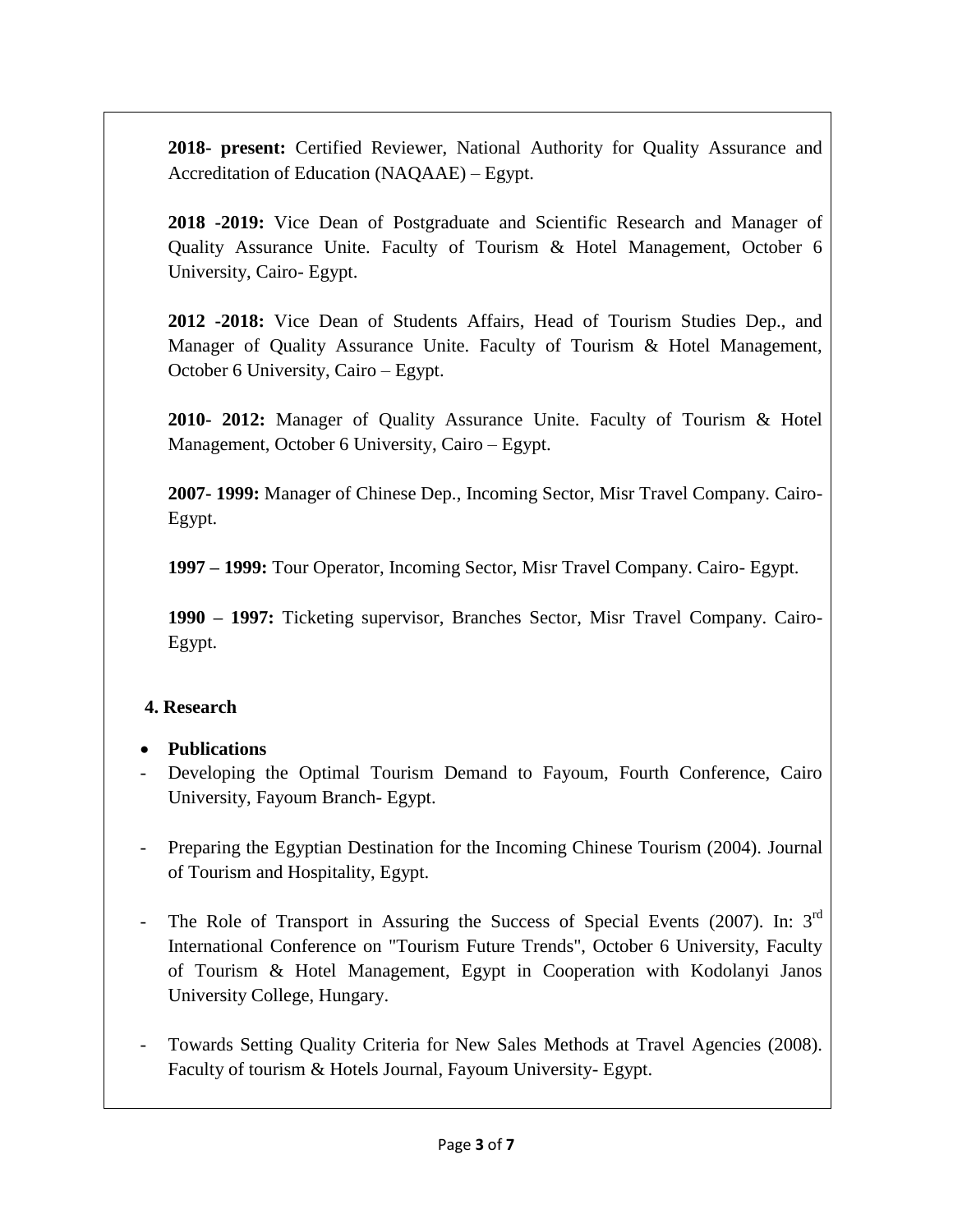- The Retirees as a Target Segment for Tourism Industry (2010). Journal of Associations of Arab universities for Tourism and Hospitality, Suez Canal University -Egypt.
- The Climatic Changes and Destination Management (2011). In:  $7<sup>th</sup>$  International Conference on "Tourism in the  $21<sup>st</sup>$  Century, A social economic approach", October 6 University, Faculty of Tourism & Hotel Management, Egypt.
- A new Strategy for Environmental Sustainability in Tourism Industry with Application to Hotels Sector (2011). In: 2011 International Symposium on "From Cultural Heritage to Beach/ Island Tourism: An Alternative Management Approach for Sustainability", October 6 University, Faculty of Tourism & Hotel Management, Egypt in Cooperation with Surat Thani Rajabhat University, Thailand.
- Nomadic Customs and traditions as A tourist Product: Case Study for Negev (2012). Journal of Association of Arab Universities for Tourism and Hospitality, Egypt.
- A comparative Study for the Role of Travel Agents in Positioning the wellness Tourism, Health & Medical Tourism (2012). Linnaeus University, Sweden.
- Towards A different Approach to Segmenting Destination (2013). In**:** International conference on "Egypt- Thailand relations: Lessons in Business and Social & Cultural Development", Chiang Mai Rajabhat University, Thailand.
- The Contribution of Airlines in Consolidating the Sustainability of Tourism (2014). CMRU International Journal.
- Reviving the Cupping Therapy "Al-Hijama" through the Framework of Developing Health Care Tourism in Egypt (2015). Journal of Tourism & Hospitality, Egypt.
- Analysis of the Image Damage Crises in the Egyptian Destination (2016). Egyptian Journal of Tourism Studies, Egypt.
- Tourism Accessibility and Sustainability in Egypt: A reality or An illusion (2017). Egyptian Journal of Tourism Studies, Egypt.
- The Grand Egyptian Museum: Implications for Sustainability" (2021),The International Journal of Tourism and Hospitality Studies O6U, Egypt*.*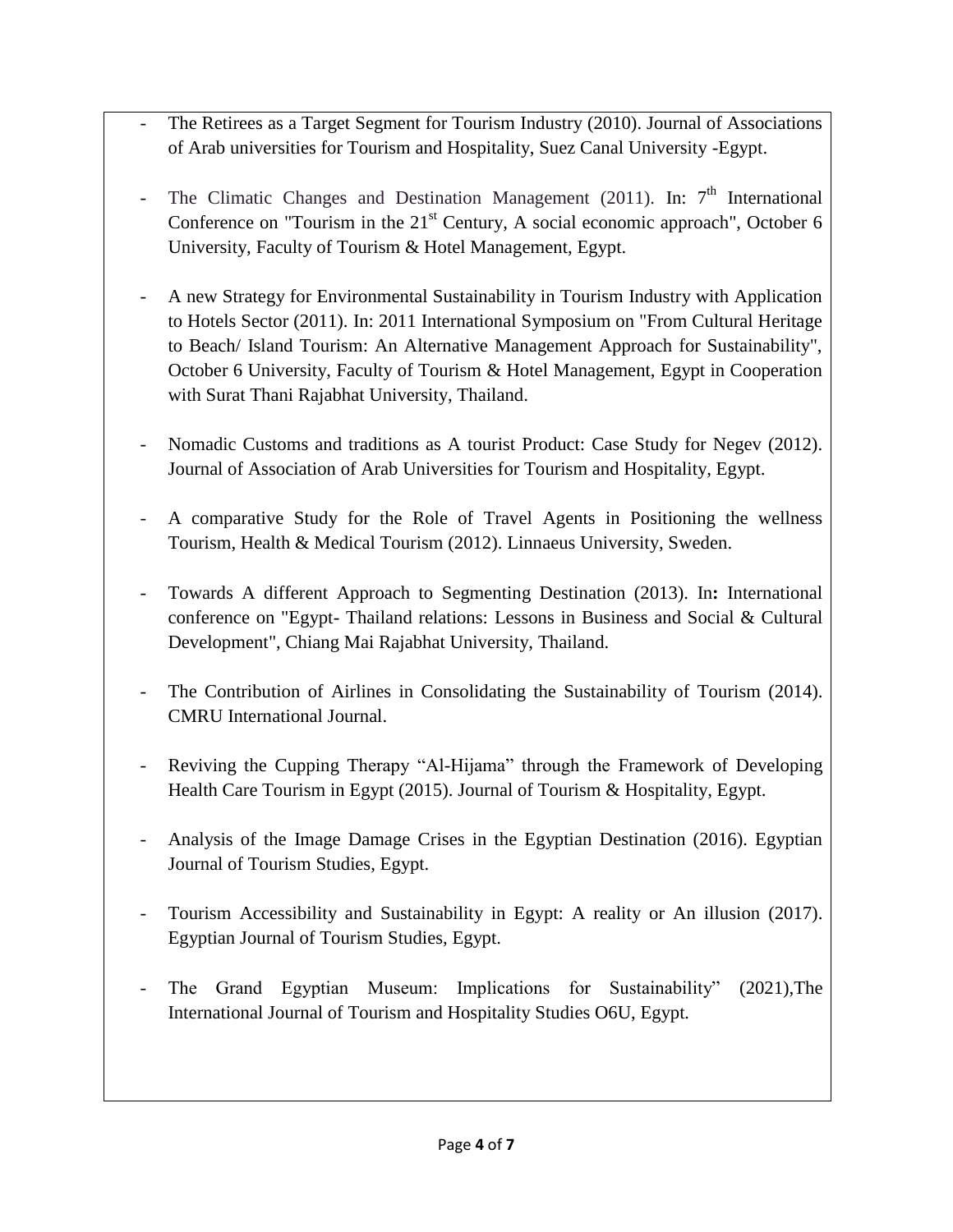#### **5. Academic Service**

- Member of the Egyptian Association of Scientific Tourism Experts.
- Member of the Egyptian Association for Tourism and Hospitality.
- Member of the Arab University Union Magazine.

## **6. Teaching and Programs**

#### **Courses Teaching/ taught:**

- Introduction in Tourism Industry
- Conference Tourism
- Management of Travel Agencies
- Management of Airlines
- Organizing the Special Events
- Tourism Authorities and Organizations

## **7. Supervision & Examination**

#### **Supervised Theses (Doctoral and Master)**

- Ahmed A. Alshafy (August 2017). "The Role of Airlines in Enhancing the competitive Abilities of the Tourism destinations", Dep., of Tourism Studies, Faculty of Tourism and Hotels, Fayoum University, Egypt.
- - Salsabil Alsayed (July 2020). "The Using of E- Training in enhancing the Professional Skills of Employees in Travel Agencies", Dep., of Tourism Studies, Faculty of Tourism and Hotels, Suez Canal University, Egypt.
- -
- Ahmed Alasmar (August 2021). "Activating the Role of External Offices of the Egyptian Tourism Authority in Restoring the Destination Image through Crisis", Dep., of Tourism Studies, Faculty of Tourism and Hotels, Mansoura University, Egypt.
- -
- Mouistafa Ghith (August 2021). "The Impact of Yield Management Application on the Satisfaction of Employees in Egyptian Tourism Companies", Dep., of Tourism Studies, Faculty of Tourism and Hotels, Suez Canal University, Egypt.
- **Memberships of Examination Committees for Doctoral**
- Amal Omar (May 2013). "Studying the Changes in the Tourist Behavior During Crisis", Dep., of Tourism Studies, Faculty of Tourism and Hotels, Suez Canal University, Egypt.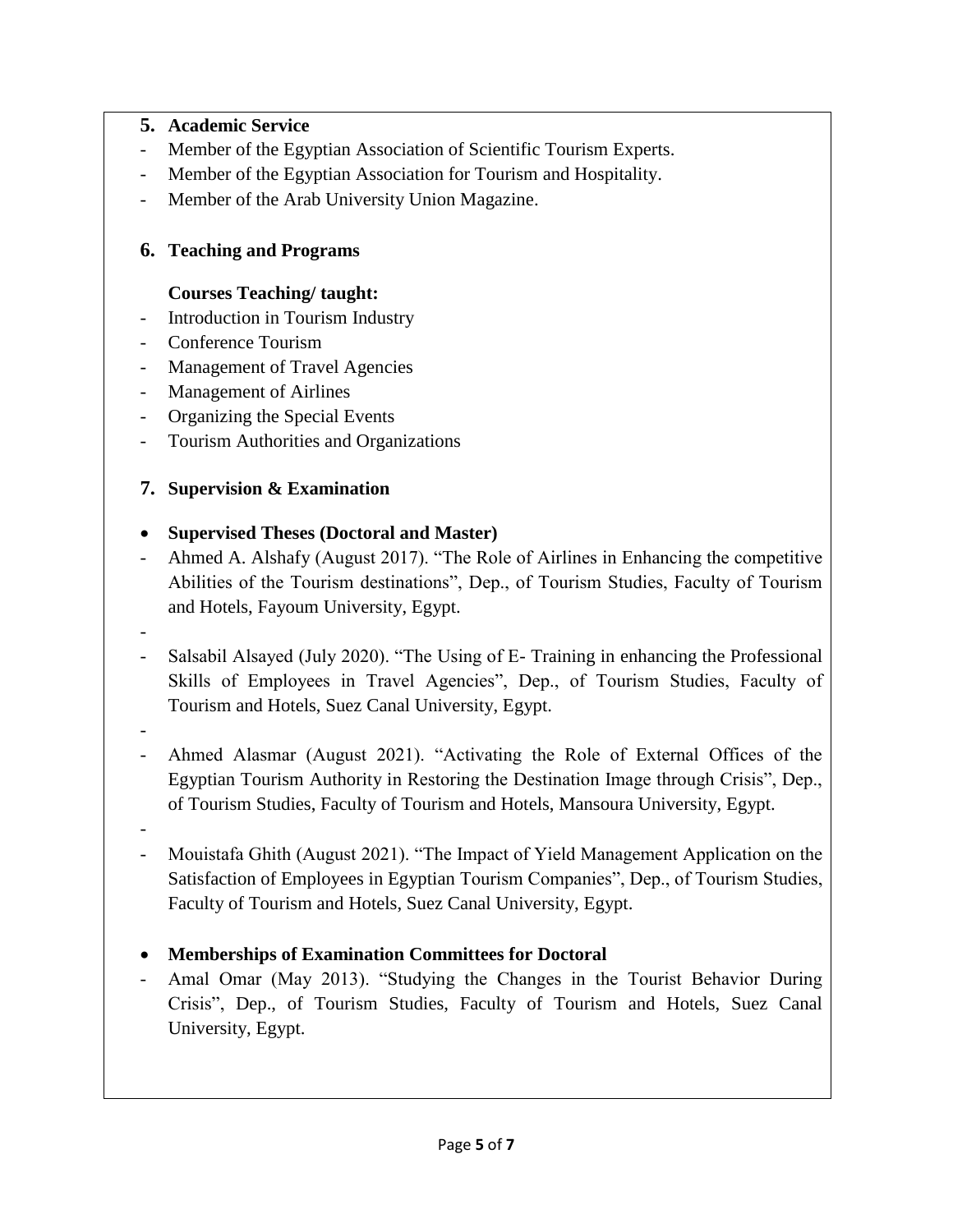- Khaled Sadek (May 2014)."A proposed Framework of the Mobile Booking and Payment for Tourism Business System", Dep., of Information System, Sadaat Academy, Egypt.
- Doaa Eyada (November 2014). "The Effect of Efficiency on Increasing the Incoming Tourism Flow to Egypt – Applied Study in Ain Sokhna", Dep., of Tourism Studies, Faculty of Tourism and Hotels, Suez Canal University, Egypt.
- Shimaa Albana (March 2015). Developing the Untraditional Tourism Destinations Applied Study in Dakahlia Governorate", Dep., of Tourism Studies, Faculty of Tourism and Hotels, Suez Canal University, Egypt.
- Hala Elsayed (December 2015). "Employees Performance in Tourism Sector- Applied Study to Travel Agencies Category A in Egypt", Dep., of Tourism Studies, Faculty of Tourism and Hotels, Suez Canal University, Egypt.
- Safaa Hassan (May 2016). "The Role of E-Marketing in promoting Tourism to Canal Cities", Dep., of Tourism Studies, Faculty of Tourism and Hotels, Suez Canal University, Egypt.
- Shams A. Alsalam (April 2017). The Impact of Green Marketing into Incoming Tourism Movement", Dep., of Tourism Studies, Faculty of Tourism and Hotels, Mansoura University, Egypt.
- Marwa hamza (January 2019). The Role of Religious Tourism in Stimulating Tourism to Egypt - Applied Study to South Sinai" Dep., of Tourism Studies, Faculty of Tourism and Hotels, Fayoum University, Egypt.
- Ahmed Ibrahim (March 2020)." The Role of Domestic Tourism in Supporting the Economy in Libya", Dep., of Tourism Studies, Faculty of Tourism and Hotels, Mansoura University, Egypt.
- Hala Alsayed (September 2020). "A proposed Model for the Management of Intellectual Capital as a Tool to Enhance the Competitiveness of the Tourism Sector - Applied study on the Region of the Suez Canal, Dep., of Tourism Studies, Faculty of Tourism and Hotels, Suez Canal University, Egypt.
- Ahmed Ibrahim (September 2020). "The Role of climatic Changes in Changing the Map of Tourism Movement", Dep., of Tourism Studies, Faculty of Tourism and Hotels, Suez Canal University, Egypt.